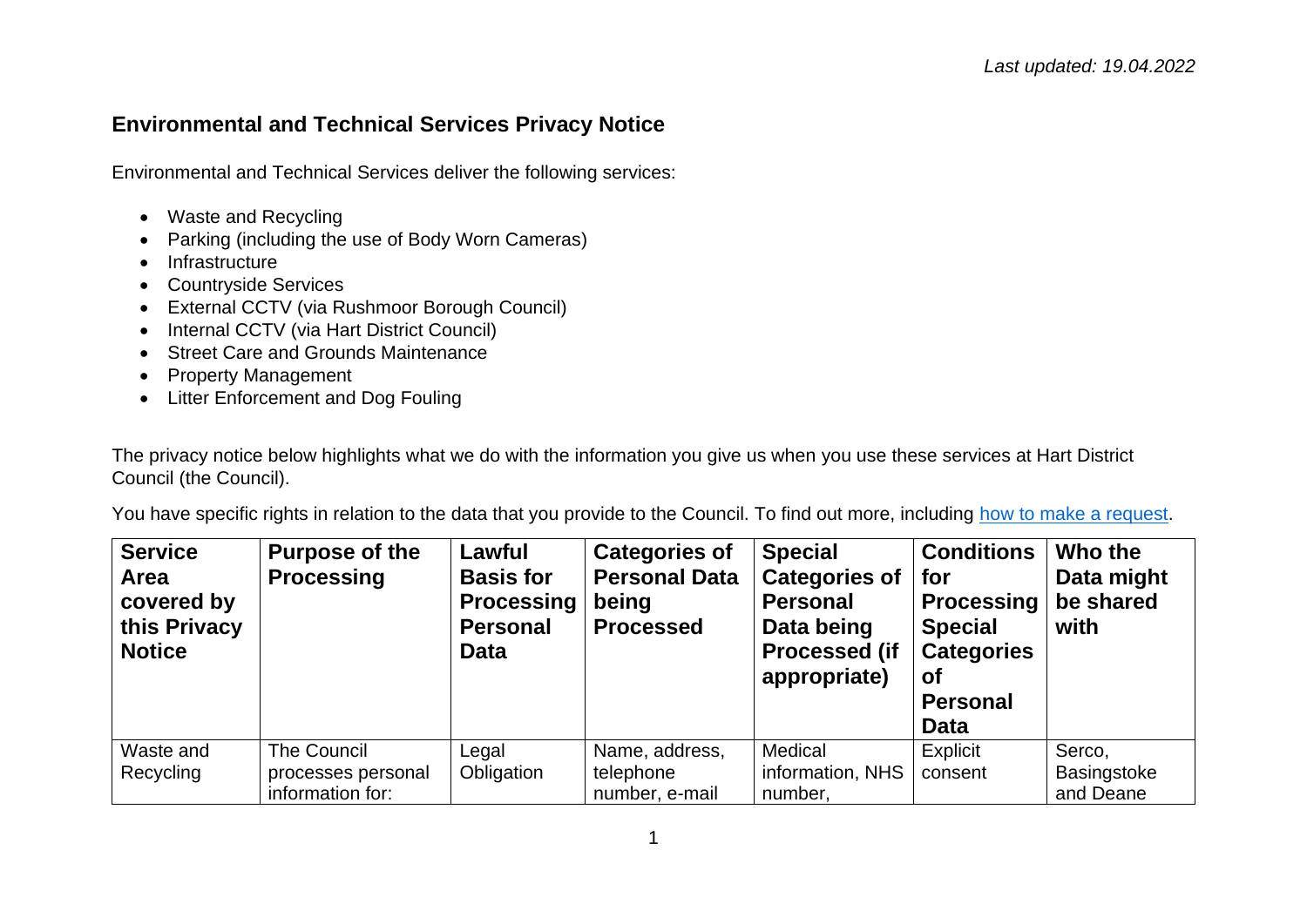| <b>Service</b><br><b>Area</b><br>covered by<br>this Privacy<br><b>Notice</b> | <b>Purpose of the</b><br><b>Processing</b>                                                                                                                                                                                    | Lawful<br><b>Basis for</b><br><b>Processing</b><br><b>Personal</b><br>Data | <b>Categories of</b><br><b>Personal Data</b><br>being<br><b>Processed</b>                                                                                                               | <b>Special</b><br><b>Categories of</b><br><b>Personal</b><br>Data being<br><b>Processed (if</b><br>appropriate) | <b>Conditions</b><br>for<br><b>Processing</b><br><b>Special</b><br><b>Categories</b><br><b>of</b><br><b>Personal</b><br><b>Data</b> | Who the<br>Data might<br>be shared<br>with                                                                                                               |
|------------------------------------------------------------------------------|-------------------------------------------------------------------------------------------------------------------------------------------------------------------------------------------------------------------------------|----------------------------------------------------------------------------|-----------------------------------------------------------------------------------------------------------------------------------------------------------------------------------------|-----------------------------------------------------------------------------------------------------------------|-------------------------------------------------------------------------------------------------------------------------------------|----------------------------------------------------------------------------------------------------------------------------------------------------------|
|                                                                              | Waste and<br>recycling<br>collection<br>services;<br>General queries;<br>$\bullet$<br>Assisted waste<br>collections;<br><b>Clinical waste</b><br>$\bullet$<br>collections;<br><b>Bulky waste</b><br>$\bullet$<br>collections. | Consent<br>Contract                                                        | address, date of<br>birth, bank card<br>details, access<br>photos                                                                                                                       | disability<br>information                                                                                       |                                                                                                                                     | Borough<br>Council,<br>Newbury<br>Community<br>Resource<br>Centre Ltd,<br>staff                                                                          |
| Parking<br>(including the<br>use of Body<br>Worn<br>Cameras)                 | <b>The Council</b><br>processes personal<br>information to:<br>Provide a<br>parking ticket for<br>the use of a<br>parking space in<br><b>Hart District</b>                                                                    | <b>Public Task</b><br>Legal<br>Obligation<br>Contract                      | Vehicle<br>registration<br>number, name,<br>address, Body<br><b>Worn Camera</b><br>images, proof of<br>address, log book<br>(V5C), photos, e-<br>mail address,<br><b>Penalty Charge</b> | Medical<br>information                                                                                          | Legal claims<br>or judicial<br>acts                                                                                                 | Flowbird,<br>Chipside Ltd,<br>Silverlake<br>Garage (Motor<br>Salvage) Ltd,<br>Police, Traffic<br>Penalty<br>Tribunal,<br><b>Reveal Media</b><br>Ltd, the |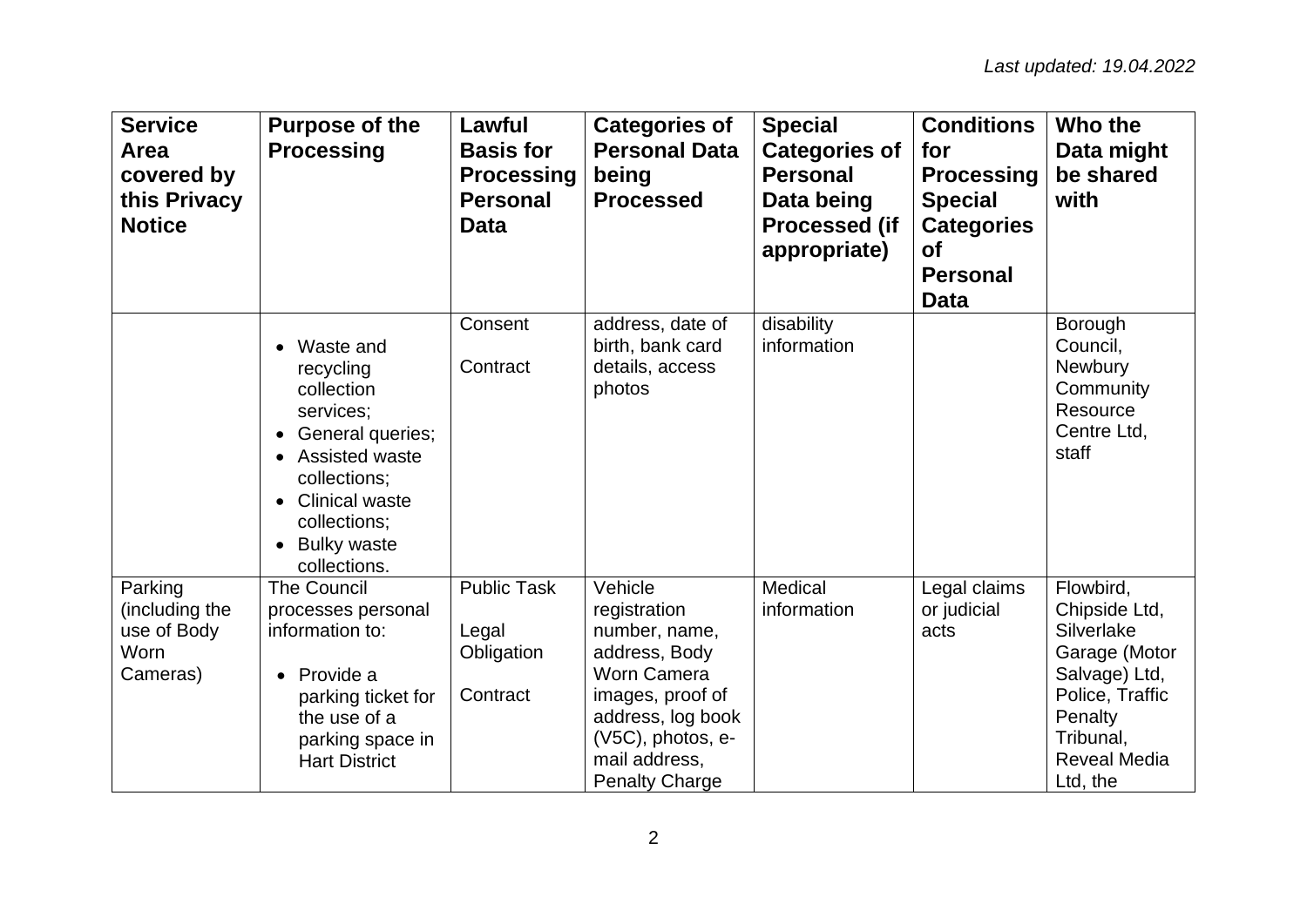| <b>Service</b><br>Area<br>covered by<br>this Privacy<br><b>Notice</b> | <b>Purpose of the</b><br><b>Processing</b>                                                                                                                                                                                                                                                                                                                                             | Lawful<br><b>Basis for</b><br><b>Processing</b><br><b>Personal</b><br><b>Data</b> | <b>Categories of</b><br><b>Personal Data</b><br>being<br><b>Processed</b> | <b>Special</b><br><b>Categories of</b><br><b>Personal</b><br>Data being<br><b>Processed (if</b><br>appropriate) | <b>Conditions</b><br>for<br><b>Processing</b><br><b>Special</b><br><b>Categories</b><br><b>of</b><br><b>Personal</b><br><b>Data</b> | Who the<br>Data might<br>be shared<br>with                                                  |
|-----------------------------------------------------------------------|----------------------------------------------------------------------------------------------------------------------------------------------------------------------------------------------------------------------------------------------------------------------------------------------------------------------------------------------------------------------------------------|-----------------------------------------------------------------------------------|---------------------------------------------------------------------------|-----------------------------------------------------------------------------------------------------------------|-------------------------------------------------------------------------------------------------------------------------------------|---------------------------------------------------------------------------------------------|
|                                                                       | Council car<br>parks;<br>Remove untaxed<br>and abandoned<br>vehicles and to<br>communicate<br>with the owner of<br>a vehicle;<br>Be used as<br>evidence in the<br>issuing of a<br><b>Penalty Charge</b><br>Notice if<br>necessary;<br>Provide personal<br>protection for<br>civil enforcement<br>officers and<br>evidence if taken<br>to prosecution;<br>Issue residential<br>permits; |                                                                                   | Notice (PCN)<br>number                                                    |                                                                                                                 |                                                                                                                                     | <b>National Fraud</b><br>Initiative, staff,<br>Driver and<br>Vehicle<br>Licensing<br>Agency |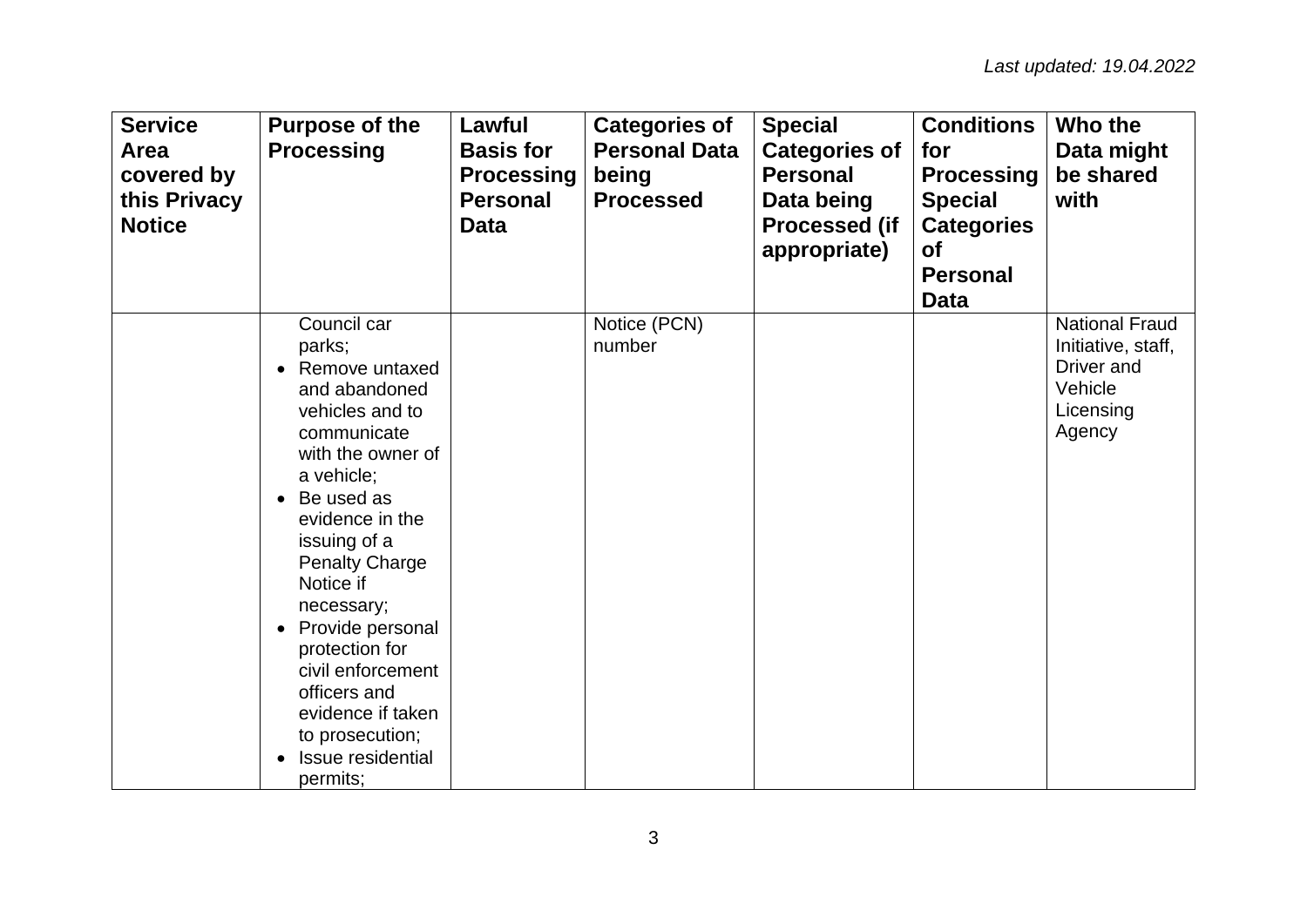| <b>Service</b><br>Area<br>covered by<br>this Privacy<br><b>Notice</b> | <b>Purpose of the</b><br><b>Processing</b>                                                                                                                                                                                                    | Lawful<br><b>Basis for</b><br><b>Processing</b><br><b>Personal</b><br><b>Data</b> | <b>Categories of</b><br><b>Personal Data</b><br>being<br><b>Processed</b>                                                               | <b>Special</b><br><b>Categories of</b><br><b>Personal</b><br>Data being<br><b>Processed (if</b><br>appropriate)               | <b>Conditions</b><br>for<br><b>Processing</b><br><b>Special</b><br><b>Categories</b><br><b>of</b><br><b>Personal</b><br><b>Data</b> | Who the<br>Data might<br>be shared<br>with                                                                           |
|-----------------------------------------------------------------------|-----------------------------------------------------------------------------------------------------------------------------------------------------------------------------------------------------------------------------------------------|-----------------------------------------------------------------------------------|-----------------------------------------------------------------------------------------------------------------------------------------|-------------------------------------------------------------------------------------------------------------------------------|-------------------------------------------------------------------------------------------------------------------------------------|----------------------------------------------------------------------------------------------------------------------|
|                                                                       | <b>Issue virtual</b><br>season tickets or<br>'Pay and Display'<br>tickets;<br>Issue residents<br>scratch cards;<br><b>Issue residents</b><br>visitor permits;<br>Exempt<br>members of the<br>public from<br>restrictions for a<br>set period. |                                                                                   |                                                                                                                                         |                                                                                                                               |                                                                                                                                     |                                                                                                                      |
| Infrastructure                                                        | <b>The Council</b><br>processes personal<br>information:<br>To provide an<br>$\bullet$<br>administrative<br>function;<br>To provide a<br>response and                                                                                         | <b>Public Task</b><br>Legal<br>Obligation                                         | Name, address,<br>telephone<br>number, e-mail<br>address, age,<br>photos, V5C<br>information,<br>signature,<br>financial<br>information | <b>Disability</b><br>information,<br>medical<br>information, Blue<br>Badge number,<br>Motability<br>Scheme lease<br>agreement | Substantial<br>public interest                                                                                                      | Hampshire<br>County<br>Council,<br>Environment<br>Agency,<br>contractors,<br>other Public<br>Bodies,<br>Councillors, |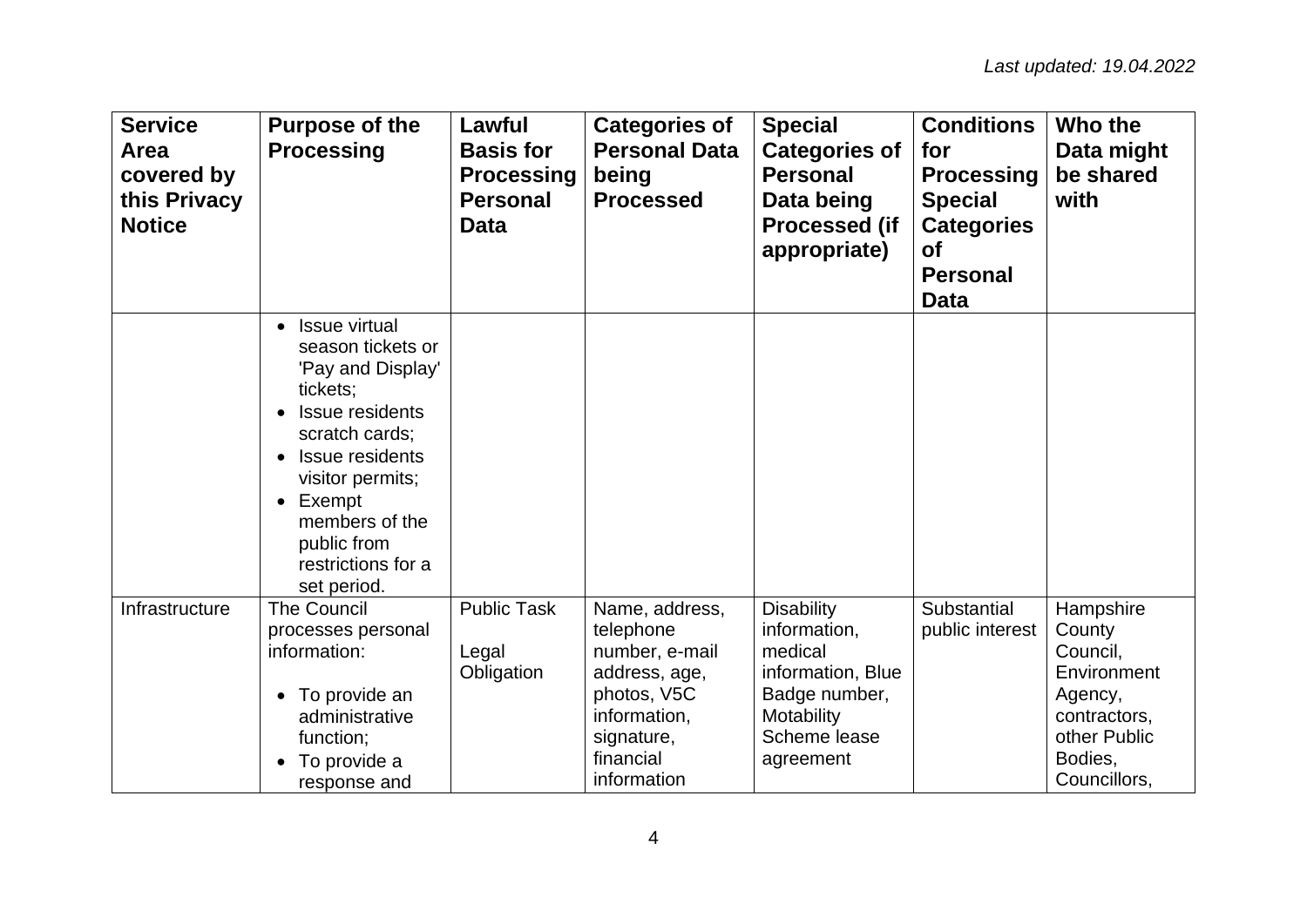| <b>Service</b><br>Area<br>covered by<br>this Privacy<br><b>Notice</b> | <b>Purpose of the</b><br><b>Processing</b>                                                                                                                                                                                                                                                                                                   | Lawful<br><b>Basis for</b><br><b>Processing</b><br><b>Personal</b><br>Data | <b>Categories of</b><br><b>Personal Data</b><br>being<br><b>Processed</b> | <b>Special</b><br><b>Categories of</b><br><b>Personal</b><br>Data being<br><b>Processed (if</b><br>appropriate) | <b>Conditions</b><br>for<br><b>Processing</b><br><b>Special</b><br><b>Categories</b><br><b>of</b><br><b>Personal</b><br><b>Data</b> | Who the<br>Data might<br>be shared<br>with                                                                                                                                                                                                          |
|-----------------------------------------------------------------------|----------------------------------------------------------------------------------------------------------------------------------------------------------------------------------------------------------------------------------------------------------------------------------------------------------------------------------------------|----------------------------------------------------------------------------|---------------------------------------------------------------------------|-----------------------------------------------------------------------------------------------------------------|-------------------------------------------------------------------------------------------------------------------------------------|-----------------------------------------------------------------------------------------------------------------------------------------------------------------------------------------------------------------------------------------------------|
|                                                                       | address<br>concerns and<br>complaints;<br>For historic<br>records and<br>evidence of<br>flooding;<br>For objections<br>and support for<br>consultations on<br>items of primary<br>legislation;<br>For disabled bay<br>applications;<br>To produce<br>traffic and<br>special event<br>traffic orders;<br>To produce<br>licences,<br>including |                                                                            |                                                                           |                                                                                                                 |                                                                                                                                     | MPs, Parish<br>and Town<br>Councils,<br>Thames Water,<br>South East<br>Water,<br>consultants,<br><b>Natural</b><br>England,<br>Loddon<br>Catchment<br>Partnership,<br>HIWWT,<br><b>Basingstoke</b><br>and Deane<br><b>Borough</b><br>Council, staff |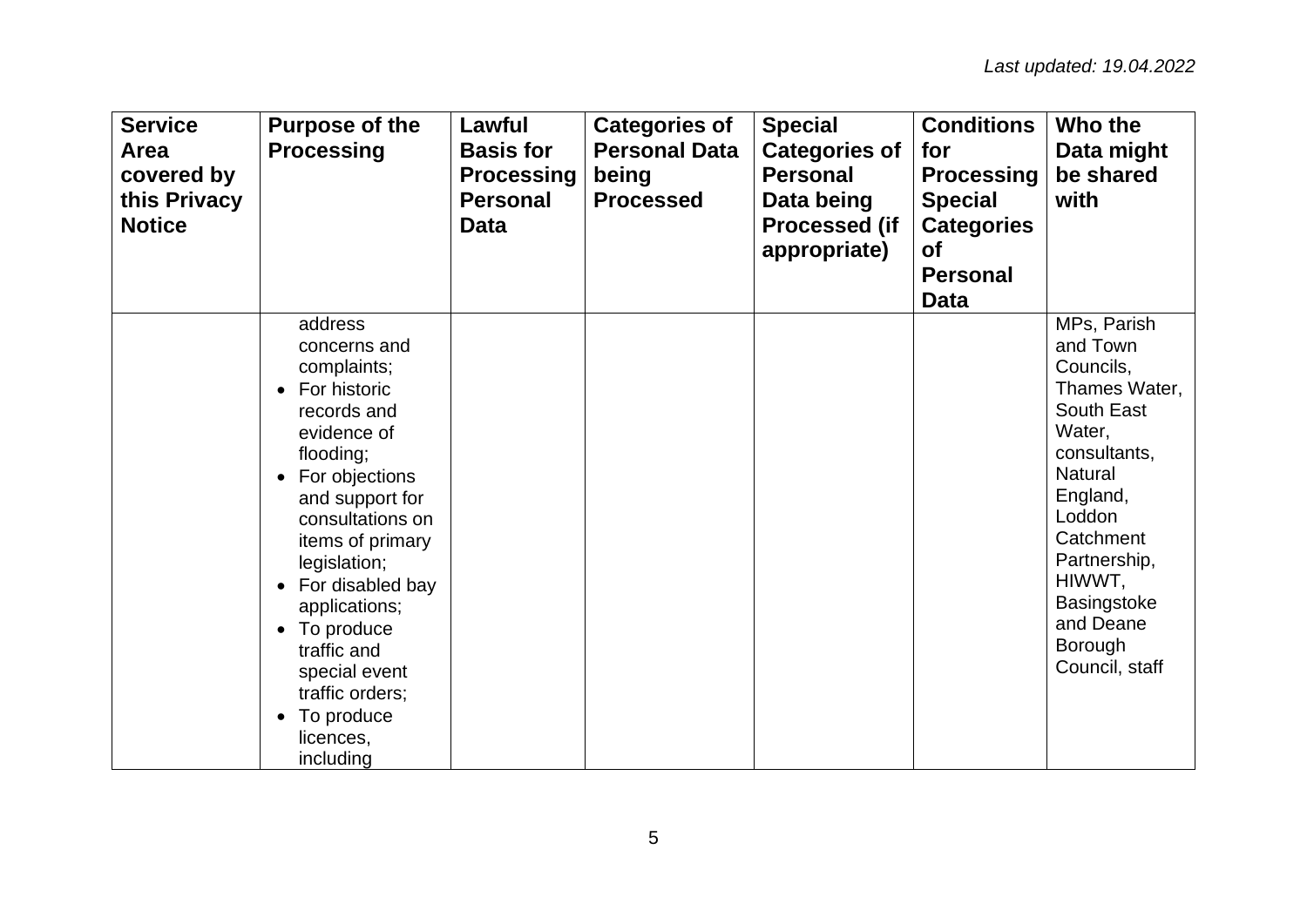| <b>Service</b><br>Area<br>covered by<br>this Privacy<br><b>Notice</b> | <b>Purpose of the</b><br><b>Processing</b>                                                                                                                                                                                      | Lawful<br><b>Basis for</b><br><b>Processing</b><br><b>Personal</b><br>Data                         | <b>Categories of</b><br><b>Personal Data</b><br>being<br><b>Processed</b>                                          | <b>Special</b><br><b>Categories of</b><br><b>Personal</b><br>Data being<br><b>Processed (if</b><br>appropriate) | <b>Conditions</b><br>for<br><b>Processing</b><br><b>Special</b><br><b>Categories</b><br><b>of</b><br><b>Personal</b><br><b>Data</b> | Who the<br>Data might<br>be shared<br>with                                                                                                                                                                             |
|-----------------------------------------------------------------------|---------------------------------------------------------------------------------------------------------------------------------------------------------------------------------------------------------------------------------|----------------------------------------------------------------------------------------------------|--------------------------------------------------------------------------------------------------------------------|-----------------------------------------------------------------------------------------------------------------|-------------------------------------------------------------------------------------------------------------------------------------|------------------------------------------------------------------------------------------------------------------------------------------------------------------------------------------------------------------------|
|                                                                       | pavement<br>licences;<br>To process<br>applications for<br>access<br>protection<br>markings.                                                                                                                                    |                                                                                                    |                                                                                                                    |                                                                                                                 |                                                                                                                                     |                                                                                                                                                                                                                        |
| Countryside<br><b>Services</b>                                        | <b>The Council</b><br>processes personal<br>information to enable<br>Countryside<br>Services to carry out<br>its duty and<br>functions, to provide<br>you with a service,<br>and to continue to<br>make service<br>improvements | <b>Public Task</b><br>Contract<br>Legal<br>Obligation<br>Consent<br>Legitimate<br><b>Interests</b> | Name, address,<br>telephone<br>number, e-mail<br>address, age,<br>fishing rod<br>license, photos,<br>moving images | Not applicable                                                                                                  | <b>Not</b><br>applicable                                                                                                            | Contractors<br>(just address),<br>Basingstoke<br>and Deane<br>Borough<br>Council,<br>Hampshire<br>County<br>Council,<br>Rushmoor<br>Borough<br>Council,<br>Tackle Up<br>(fishing permit<br>only), HSE,<br>RoSPA, staff |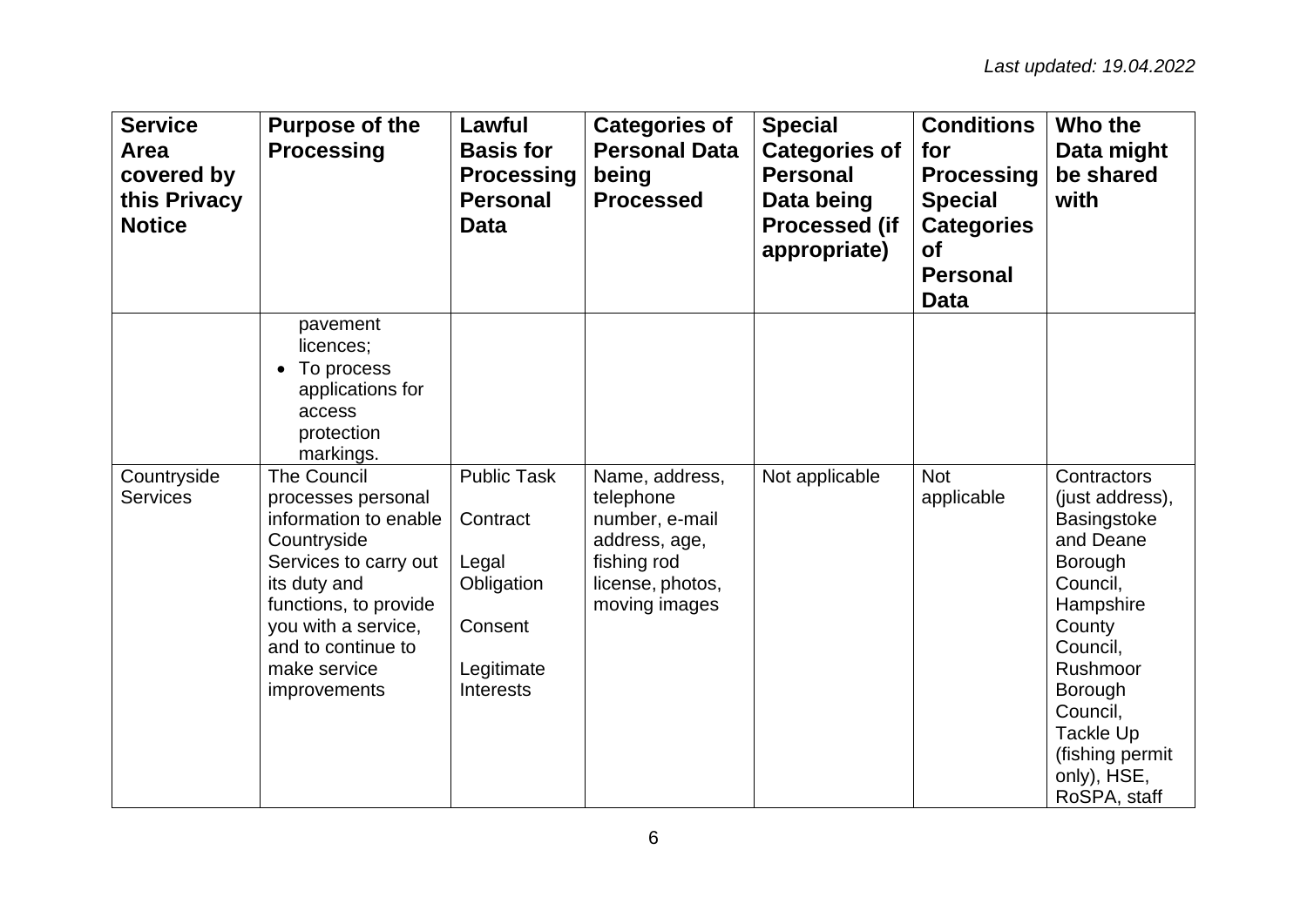| <b>Service</b><br>Area<br>covered by<br>this Privacy<br><b>Notice</b> | <b>Purpose of the</b><br><b>Processing</b>                                                                                                                                                                                                                                                                                                                                                                                                  | Lawful<br><b>Basis for</b><br><b>Processing</b><br><b>Personal</b><br><b>Data</b> | <b>Categories of</b><br><b>Personal Data</b><br>being<br><b>Processed</b> | <b>Special</b><br><b>Categories of</b><br><b>Personal</b><br>Data being<br><b>Processed (if</b><br>appropriate) | <b>Conditions</b><br>for<br><b>Processing</b><br><b>Special</b><br><b>Categories</b><br><b>of</b><br><b>Personal</b><br><b>Data</b> | Who the<br>Data might<br>be shared<br>with                                                                                                             |
|-----------------------------------------------------------------------|---------------------------------------------------------------------------------------------------------------------------------------------------------------------------------------------------------------------------------------------------------------------------------------------------------------------------------------------------------------------------------------------------------------------------------------------|-----------------------------------------------------------------------------------|---------------------------------------------------------------------------|-----------------------------------------------------------------------------------------------------------------|-------------------------------------------------------------------------------------------------------------------------------------|--------------------------------------------------------------------------------------------------------------------------------------------------------|
| <b>Internal CCTV</b><br>(via Hart<br><b>District Council)</b>         | <b>The Council</b><br>processes personal<br>information to:<br>Protect areas and<br>$\bullet$<br>premises used by<br>staff and the<br>public;<br>Deter anti-social<br>$\bullet$<br>behaviour;<br>Assist in the<br>$\bullet$<br>identification of<br>offenders leading<br>to their arrest and<br>successful<br>prosecution or<br>other appropriate<br>action;<br>Reduce violent or<br>$\bullet$<br>aggressive<br>behaviour<br>towards staff; | <b>Public Task</b>                                                                | Images                                                                    | Not applicable                                                                                                  | <b>Not</b><br>applicable                                                                                                            | Emergency<br><b>Services</b><br>(Police Service,<br>the Fire Service<br>and the<br>Emergency<br>Medical<br>Services),<br>courts, staff,<br>Councillors |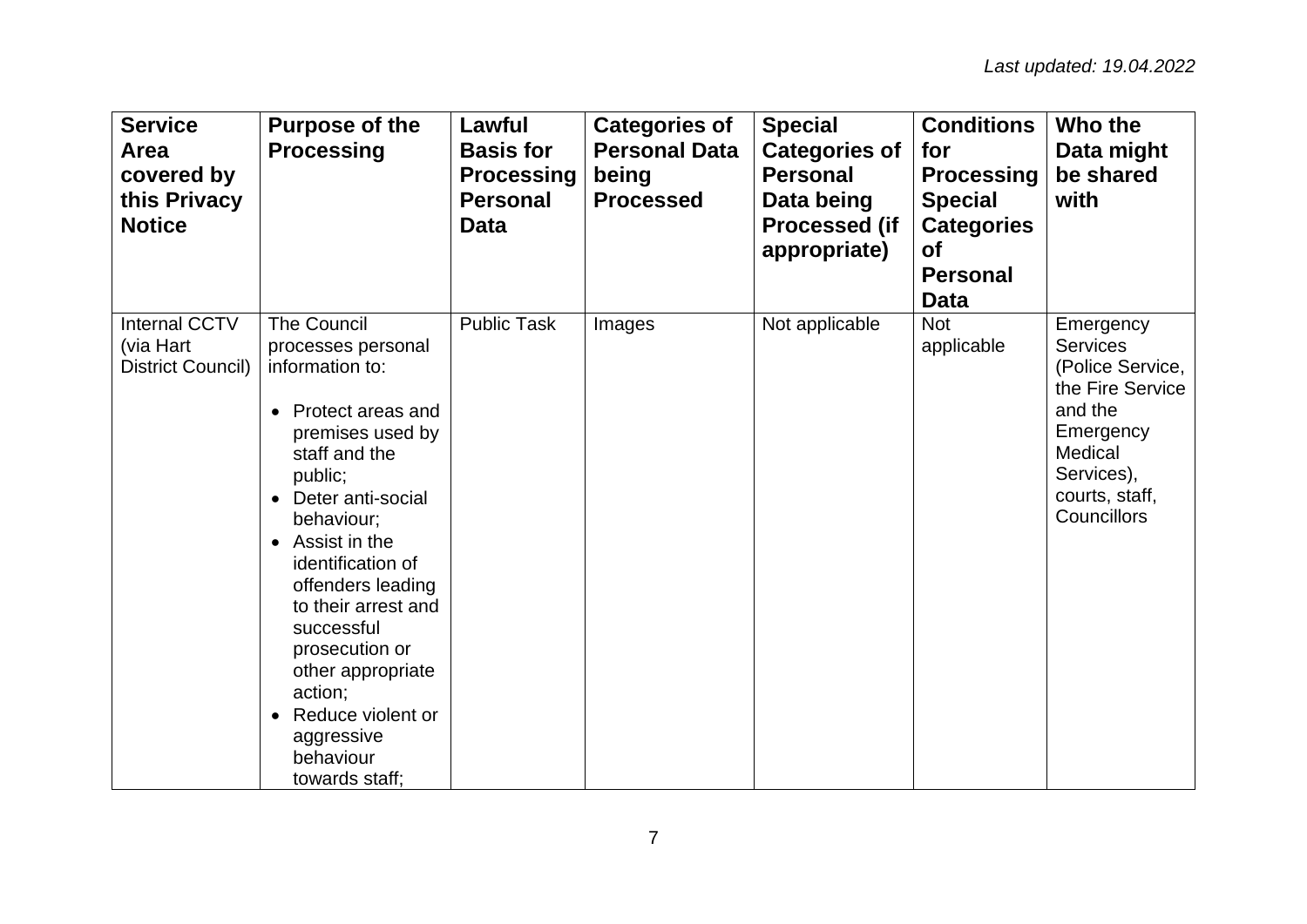| <b>Service</b><br>Area<br>covered by<br>this Privacy<br><b>Notice</b> | <b>Purpose of the</b><br><b>Processing</b>                                                                                                           | Lawful<br><b>Basis for</b><br><b>Processing</b><br><b>Personal</b><br>Data | <b>Categories of</b><br><b>Personal Data</b><br>being<br><b>Processed</b> | <b>Special</b><br><b>Categories of</b><br><b>Personal</b><br>Data being<br><b>Processed (if</b><br>appropriate) | <b>Conditions</b><br>for<br><b>Processing</b><br><b>Special</b><br><b>Categories</b><br><b>of</b><br><b>Personal</b><br><b>Data</b> | Who the<br>Data might<br>be shared<br>with                                                                                                          |
|-----------------------------------------------------------------------|------------------------------------------------------------------------------------------------------------------------------------------------------|----------------------------------------------------------------------------|---------------------------------------------------------------------------|-----------------------------------------------------------------------------------------------------------------|-------------------------------------------------------------------------------------------------------------------------------------|-----------------------------------------------------------------------------------------------------------------------------------------------------|
|                                                                       | Reduce anti-<br>$\bullet$<br>social behaviour<br>and aggression;<br><b>Protect property</b><br>$\bullet$<br>and assets<br>owned by the<br>Authority. |                                                                            |                                                                           |                                                                                                                 |                                                                                                                                     |                                                                                                                                                     |
| <b>Street Care</b><br>and Grounds<br>Maintenance                      | <b>The Council</b><br>processes personal<br>information for the<br>purposes of grounds<br>maintenance/<br>cleansing and street<br>care.              | <b>Public Task</b>                                                         | Name, address,<br>telephone<br>number, e-mail<br>address                  | Not applicable                                                                                                  | <b>Not</b><br>applicable                                                                                                            | Basingstoke<br>and Deane<br>Borough<br><b>Council's Street</b><br>Care Team,<br>Maintenance<br>Team and<br>Contact Centre,<br>staff,<br>Councillors |
| Property<br>Management                                                | <b>The Council</b><br>processes personal<br>information to:<br>$\bullet$ Record,<br>process, authorise                                               | <b>Public Task</b>                                                         | Name, address,<br>e-mail address,<br>telephone<br>number,<br>comments,    | Not applicable                                                                                                  | <b>Not</b><br>applicable                                                                                                            | Hampshire<br>County<br>Council,<br>Basingstoke<br>and Deane<br><b>Borough</b>                                                                       |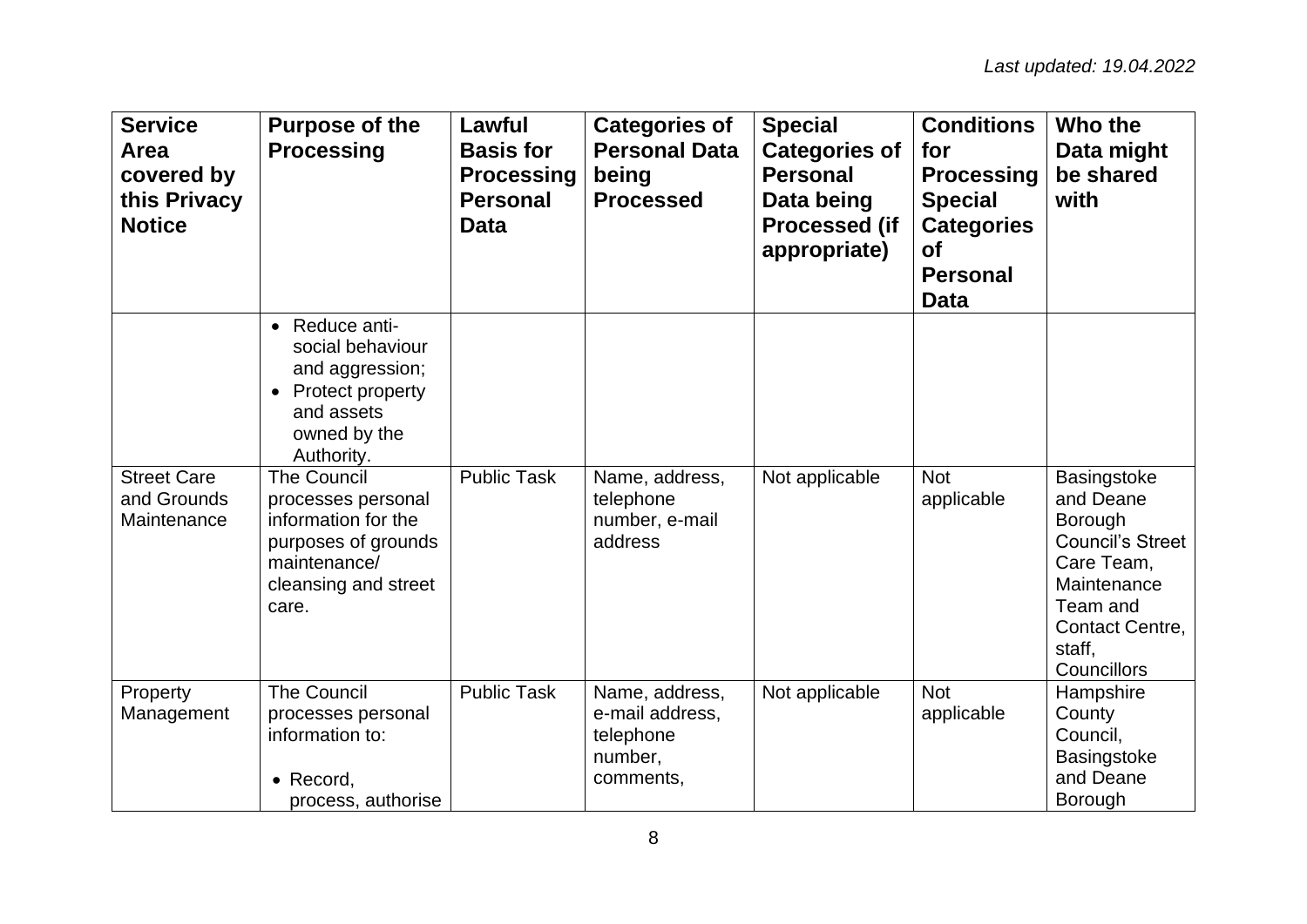| <b>Service</b><br>Area<br>covered by<br>this Privacy<br><b>Notice</b> | <b>Purpose of the</b><br><b>Processing</b>                                                                                                                                                                                                                                                   | Lawful<br><b>Basis for</b><br><b>Processing</b><br><b>Personal</b><br>Data | <b>Categories of</b><br><b>Personal Data</b><br>being<br><b>Processed</b>                                          | <b>Special</b><br><b>Categories of</b><br><b>Personal</b><br>Data being<br><b>Processed (if</b><br>appropriate) | <b>Conditions</b><br>for<br><b>Processing</b><br><b>Special</b><br><b>Categories</b><br><b>of</b><br><b>Personal</b><br><b>Data</b> | Who the<br>Data might<br>be shared<br>with                                                                                                         |
|-----------------------------------------------------------------------|----------------------------------------------------------------------------------------------------------------------------------------------------------------------------------------------------------------------------------------------------------------------------------------------|----------------------------------------------------------------------------|--------------------------------------------------------------------------------------------------------------------|-----------------------------------------------------------------------------------------------------------------|-------------------------------------------------------------------------------------------------------------------------------------|----------------------------------------------------------------------------------------------------------------------------------------------------|
|                                                                       | and manage use<br>and access to<br>Council<br>land/property;<br>• Meet Council<br>obligations on<br>Council property;<br>• Process<br>applications to<br>purchase land<br>owned by the<br>Council or request<br>an easement /<br>grant to a right of<br>way;<br>• Enforce land<br>ownership. |                                                                            | photos, financial<br>information                                                                                   |                                                                                                                 |                                                                                                                                     | <b>Council Shared</b><br>Legal Services,<br>Parish<br>Councillors,<br>surveyors,<br>consultants,<br>contractors,<br>tenants, staff,<br>Councillors |
| Litter<br>Enforcement<br>and Dog<br>Fouling                           | <b>The Council</b><br>processes personal<br>information to<br>identify and remedy<br>littering and dog<br>fouling.                                                                                                                                                                           | <b>Public Task</b>                                                         | Name, address,<br>date of birth, bank<br>card details, body<br>worn video<br>images, passport,<br>driving license, | Medical<br>evidence                                                                                             | Substantial<br>public interest                                                                                                      | East<br>Hampshire<br>District Council,<br>Police, staff,<br>courts                                                                                 |